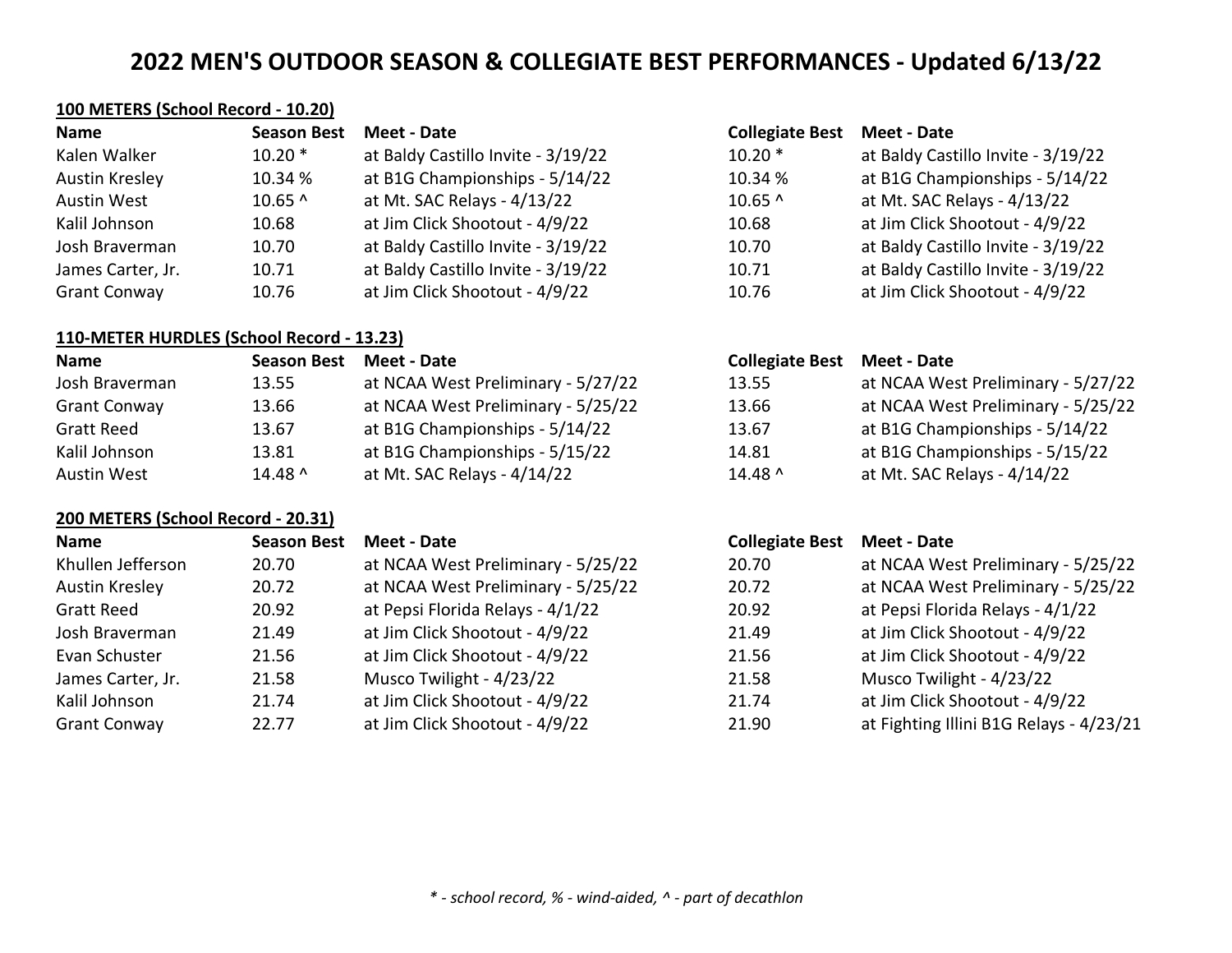# **400 METERS (School Record - 44.74)**

| <b>Name</b>              | <b>Season Best</b> | Meet - Date                        | <b>Collegiate Best</b> | <b>Meet - Date</b>                 |
|--------------------------|--------------------|------------------------------------|------------------------|------------------------------------|
| Jenoah McKiver           | $44.74*$           | at Jim Click Shootout - 4/9/22     | $44.74*$               | at Jim Click Shootout - 4/9/22     |
| Everett Steward          | 45.94              | at NCAA West Preliminary - 5/27/22 | 45.94                  | at NCAA West Preliminary - 5/27/22 |
| Khullen Jefferson        | 46.28              | at B1G Championships - 5/14/22     | 46.28                  | at B1G Championships - 5/14/22     |
| Austin West              | 46.41 $^{\circ}$   | at Mt. SAC Relays - 4/13/22        | 46.41 $^{\circ}$       | at Mt. SAC Relays - 4/13/22        |
| <b>Chadrick Richards</b> | 47.41              | at B1G Championships - 5/14/22     | 46.01                  | at Tyson Invite - 2/11/22          |
| Evan Schuster            | 48.00              | at Jim Click Shootout - 4/9/22     | 48.00                  | at Jim Click Shootout - 4/9/22     |
| Josh Andrews             | 49.87              | at Beach Invite - 4/16/22          | 48.39                  | at B1G Invite #2 - 4/9/21          |

#### **400-METER HURDLES (School Record - 48.83)**

| <b>Name</b>       | <b>Season Best</b> | Meet - Date                        | <b>Collegiate Best Meet - Date</b> |                                    |
|-------------------|--------------------|------------------------------------|------------------------------------|------------------------------------|
| Julien Gillum     | 50.26              | at NCAA West Preliminary - 5/27/22 | 50.26                              | at NCAA West Preliminary - 5/27/22 |
| Drake Woody       | 51.20              | at Jim Click Shootout - 4/9/22     | 51.20                              | at Jim Click Shootout - 4/9/22     |
| Phillip Jefferson | 51.35              | at B1G Championships - 5/13/22     | 51.35                              | at B1G Championships - 5/13/22     |
| Nathan Farrell    | 51.65              | at Jim Click Shootout - 4/9/22     | 51.65                              | at Jim Click Shootout - 4/9/22     |
| Raymonte Dow      | 51.36              | at Jim Click Shootout - 4/9/22     | 51.23                              | at NCAA West Preliminary - 5/24/19 |
| Nolan Roethler    | 56.26              | Musco Twilight - 4/23/22           | 54.73                              | at B1G Invite #2 - 4/9/21          |

### **800 METERS (School Record - 1:45.90)**

| <b>Name</b>          | <b>Season Best</b> | Meet - Date                 | <b>Collegiate Best</b> | Meet - Date                 |
|----------------------|--------------------|-----------------------------|------------------------|-----------------------------|
| Alec Still           | 1:47.50            | at Mt. SAC Relays - 4/14/22 | 1:47.50                | at Mt. SAC Relays - 4/14/22 |
| Armando Bryson       | 1:48.31            | at Mt. SAC Relays - 4/14/22 | 1:48.31                | at Mt. SAC Relays - 4/14/22 |
| Antonio Abrego       | 1:48.68            | at Mt. SAC Relays - 4/14/22 | 1:48.47                | at Meyo Invite - 2/5/22     |
| Spencer Gudgel       | 1:49.61            | at Mt. SAC Relays - 4/14/22 | 1:49.61                | at Mt. SAC Relays - 4/14/22 |
| <b>Martin Strong</b> | 1:51.50            | at Dr. Tucker Open - 5/6/22 | 1:51.50                | at Dr. Tucker Open - 5/6/22 |
| Kal Lewis            | 1:53.40            | at Stanford Invite - 4/2/22 | 1:51.06                | at Meyo Invite - 2/5/22     |
| Eli Ward             | 1:54.93            | Musco Twilight - 4/23/22    | 1:54.53                | Hawkeye Invite - 1/15/22    |

# **Name Season Best Meet - Date Collegiate Best Meet - Date**

| 1:47.50 | at Mt. SAC Relays - 4/14/22 |
|---------|-----------------------------|
| 1:48.31 | at Mt. SAC Relays - 4/14/22 |
| 1:48.47 | at Meyo Invite - 2/5/22     |
| 1:49.61 | at Mt. SAC Relays - 4/14/22 |
| 1:51.50 | at Dr. Tucker Open - 5/6/22 |
| 1:51.06 | at Meyo Invite - 2/5/22     |
| 1:54.53 | Hawkeye Invite - 1/15/22    |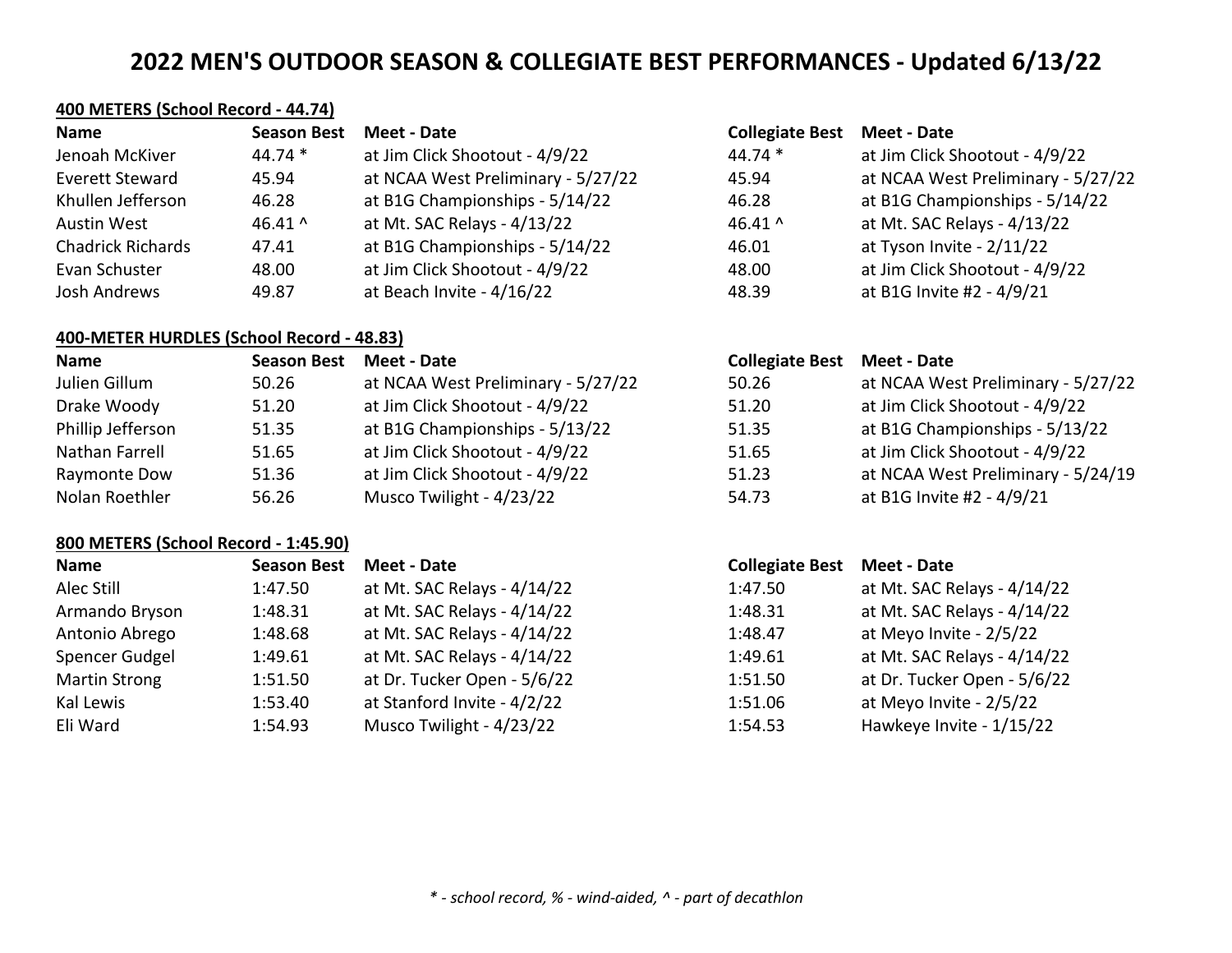#### **1,500 METERS (School Record - 3:40.63)**

| <b>Name</b>   | <b>Season Best</b> | Meet - Date                        | <b>Collegiate Best</b> | Meet - Date                        |
|---------------|--------------------|------------------------------------|------------------------|------------------------------------|
| Max Murphy    | $3:40.63*$         | at Bryan Clay Invite - 4/15/22     | $3:40.63$ *            | at Bryan Clay Invite - 4/15/22     |
| Kal Lewis     | 3:44.71            | at Bryan Clay Invite - 4/15/22     | 3:43.32                | at B1G Invite #3 - 4/16/21         |
| Nick Trattner | 3:49.78            | at Baldy Castillo Invite - 3/19/22 | 3:49.78                | at Baldy Castillo Invite - 3/19/22 |
| lan Geisler   | 3:56.67            | Musco Twilight - 4/23/22           | 3:56.67                | Musco Twilight - 4/23/22           |
| Konnor Sommer | 4:01.52            | Musco Twilight - 4/23/22           | 4:01.52                | Musco Twilight - 4/23/22           |
| Austin West   | 4:27.86 $^{\circ}$ | at Mt. SAC Relays - 4/14/22        | 4:27.86 $^{\circ}$     | at Mt. SAC Relays - 4/14/22        |

#### **3,000-METERS**

| <b>Name</b> | Season Best Meet - Date |                          | <b>Collegiate Best Meet - Date</b> |                          |
|-------------|-------------------------|--------------------------|------------------------------------|--------------------------|
| Eli Ward    | 9:41.48                 | Musco Twilight - 4/23/22 | 9:41.48                            | Musco Twilight - 4/23/22 |

#### **3,000-METER STEEPLECHASE (School Record - 8:35.41)**

| <b>Name</b>     | Season Best Meet - Date |                             | <b>Collegiate Best Meet - Date</b> |                             |
|-----------------|-------------------------|-----------------------------|------------------------------------|-----------------------------|
| Jack Pendergast | 9:09.55                 | at Mt. SAC Relays - 4/14/22 | 9:09.55                            | at Mt. SAC Relays - 4/14/22 |
| Yohanna Yual    | 9:16.67                 | at Mt. SAC Relays - 4/14/22 | 9:16.67                            | at Mt. SAC Relays - 4/14/22 |

#### **5,000 METERS (School Record - 13:49.31)**

| <b>Name</b>     | <b>Season Best</b> | Meet - Date                    | <b>Collegiate Best</b> | Meet – Date                    |
|-----------------|--------------------|--------------------------------|------------------------|--------------------------------|
| Noah Healy      | 14:19.39           | at Bryan Clay Invite - 4/14/22 | 14:12.47               | at B1G Championships - 2/27/21 |
| Max Murphy      | 14:19.71           | at Drake Relays - 4/28/22      | 13:58.87               | at B1G Championships - 2/26/22 |
| Nick Trattner   | 14:22.37           | at Bryan Clay Invite - 4/14/22 | 14:00.69               | at B1G Championships - 2/26/22 |
| Kal Lewis       | 14:33.67           | at B1G Championships - 5/15/22 | 14:33.67               | at B1G Championships - 5/15/22 |
| Ian Geisler     | 14:35.91           | at Bryan Clay Invite - 4/14/22 | 14:35.91               | at Bryan Clay Invite - 4/14/22 |
| Konnor Sommer   | 14:48.71           | at Bryan Clay Invite - 4/14/22 | 14:14.58               | at B1G Invite #3 - 4/16/21     |
| Jack Pendergast | 15:09.72           | at B1G Championships - 5/15/22 | 15:09.72               | at B1G Championships - 5/15/22 |

### **10,000 METERS (School Record - 28:44.47)**

| <b>Name</b>   | Season Best Meet - Date |                             | Collegiate Best Meet – Date |                             |
|---------------|-------------------------|-----------------------------|-----------------------------|-----------------------------|
| Max Murphy    | 28:57.96                | at Stanford Invite - 4/2/22 | 28:57.96                    | at Stanford Invite - 4/2/22 |
| Nick Trattner | 29:39.83                | at Stanford Invite - 4/2/22 | 29:39.83                    | at Stanford Invite - 4/2/22 |
| Noah Healy    | 30:31.38                | at Stanford Invite - 4/2/22 | 29:56.30                    | at B1G Invite #3 - 4/16/21  |

### **Name Season Best Meet - Date Collegiate Best Meet - Date**

| $3:40.63*$ | at Bryan Clay Invite - 4/15/22     |
|------------|------------------------------------|
| 3:43.32    | at B1G Invite #3 - 4/16/21         |
| 3:49.78    | at Baldy Castillo Invite - 3/19/22 |
| 3:56.67    | Musco Twilight - 4/23/22           |
| 4:01.52    | Musco Twilight - 4/23/22           |
| 4:27.86 ^  | at Mt. SAC Relays - 4/14/22        |

| <b>Collegiate Best Meet - Date</b> |                             |
|------------------------------------|-----------------------------|
| 9:09.55                            | at Mt. SAC Relays - 4/14/22 |
| 9:16.67                            | at Mt. SAC Relays - 4/14/22 |

#### **Name Season Best Meet - Date Collegiate Best Meet – Date**

| 14:12.47 | at B1G Championships - 2/27/21 |
|----------|--------------------------------|
| 13:58.87 | at B1G Championships - 2/26/22 |
| 14:00.69 | at B1G Championships - 2/26/22 |
| 14:33.67 | at B1G Championships - 5/15/22 |
| 14:35.91 | at Bryan Clay Invite - 4/14/22 |
| 14:14.58 | at B1G Invite #3 - 4/16/21     |
| 15:09.72 | at B1G Championships - 5/15/22 |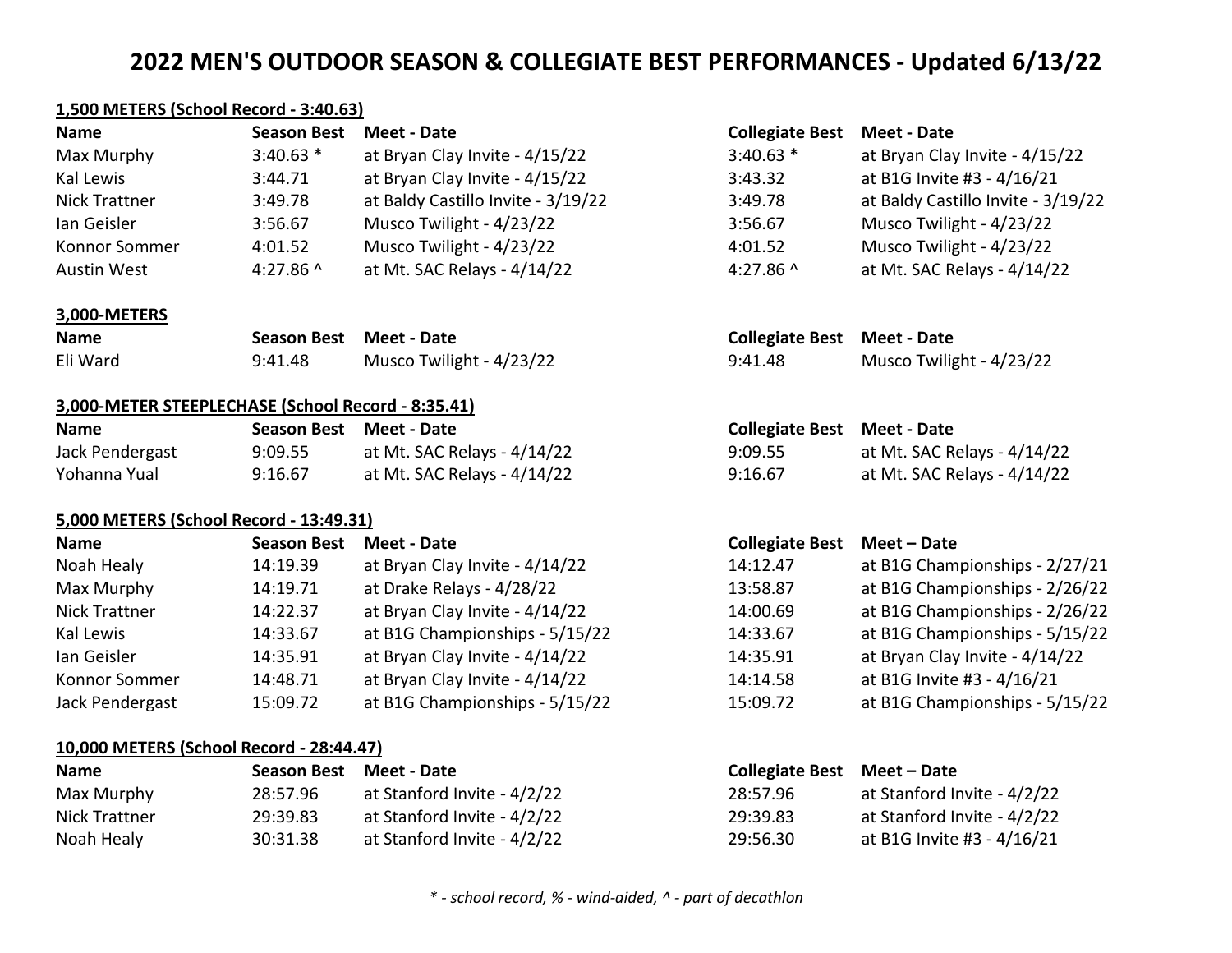## **400-METER RELAY (School Record - 39.03)**

| <b>Names</b>                                                      | <b>Season Best</b> | <b>Meet - Date</b>                 |
|-------------------------------------------------------------------|--------------------|------------------------------------|
| Kalen Walker, Austin Kresley, Gratt Reed, Khullen Jefferson       | 39.03 *            | at Jim Click Shootout - 4/9/22     |
| Kalil Johnson, Austin Kresley, Gratt Reed, Khullen Jefferson      | 39.31              | at NCAA Championships - 6/8/22     |
| Kalen Walker, Austin Kresley, Grant Conway, Gratt Reed            | 39.71              | at Mt. SAC Relays - 4/15/22        |
| Kalen Walker, Khullen Jefferson, Gratt Reed, Wayne Lawrence, Jr.  | 39.76              | at Baldy Castillo Invite - 3/18/22 |
| Kalil Johnson, Drake Woody, Evan Schuster, James Carter, Jr.      | 40.56              | at Jim Click Shootout - 4/9/22     |
| <b>SHUTTLE HURDLE RELAY (School Record - 56.74)</b>               |                    |                                    |
| <b>Names</b>                                                      | <b>Season Best</b> | <b>Meet - Date</b>                 |
| Grant Conway, Josh Braverman, Kalil Johnson, Gratt Reed           | 56.74 *            | at Drake Relays - 4/30/22          |
| 1,600-METER RELAY (School Record - 3:00.14)                       |                    |                                    |
| <b>Names</b>                                                      | <b>Season Best</b> | <b>Meet - Date</b>                 |
| Everett Steward, Chadrick Richards, Spencer Gudgel, Julien Gillum | 3:01.79            | at NCAA Championships - 6/8/22     |
| Everett Steward, Armando Bryson, Julien Gillum, Jenoah McKiver    | 3:02.39            | at Jim Click Shootout - 4/9/22     |
| Austin West, Armando Bryson, Spencer Gudgel, Julien Gillum        | 3:03.62            | at NCAA West Preliminary - 5/27/22 |
| Everett Steward, Austin West, Armando Bryson, Julien Gillum       | 3:08.02            | at Drake Relays - 4/30/22          |
| Drake Woody, Phillip Jefferson, Alec Still, Spencer Gudgel        | 3:10.12            | at Jim Click Shootout - 4/9/22     |
| Everett Steward, Spencer Gudgel, Armando Bryson, Julien Gillum    | 3:10.28            | at B1G Championships - 5/15/22     |
| Phillip Jefferson, Spencer Gudgel, Antonio Abrego, Alec Still     | 3:11.89            | at Mt. SAC Relays - 4/15/22        |
| Nathan Farrell, Evan Schuster, Josh Andrews, Nolan Roethler       | 3:14.21            | at Beach Invite - 4/16/22          |
| Nathan Farrell, Drake Woody, Evan Schuster, Phillip Jefferson     | 3;14.83            | at Drake Relays - 4/30/22          |
| <b>SPRINT MEDLEY RELAY (School Record 3:15.64)</b>                |                    |                                    |
| <b>Names</b>                                                      | <b>Season Best</b> | <b>Meet - Date</b>                 |
| Gratt Reed, Khullen Jefferson, Julien Gillum, Alec Still          | 3:18.06            | at Drake Relays - 4/30/22          |
| Drake Woody, Evan Schuster, Phillip Jefferson, Martin Strong      | 3:25.13            | at Drake Relays - 4/30/22          |
| 3,200-METER RELAY (School Record - 7:18.60)                       |                    |                                    |
| <b>Names</b>                                                      | <b>Season Best</b> | <b>Meet - Date</b>                 |
| Spencer Gudgel, Armando Bryson, Antonio Abrego, Alec Still        | 7:19.13            | at Drake Relays - 4/29/22          |
|                                                                   |                    |                                    |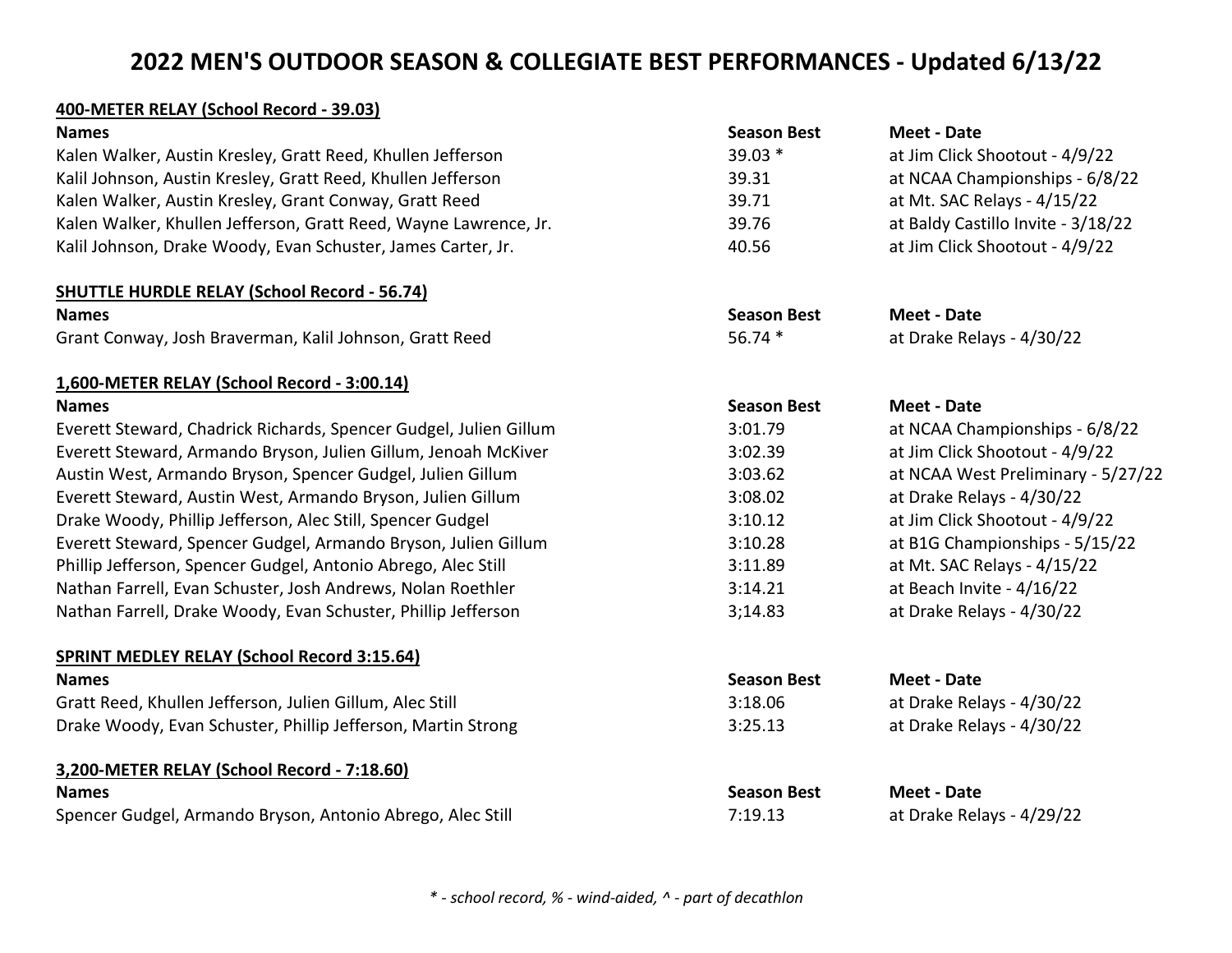### **DISTANCE MEDLEY RELAY (School Record - 9:39.94)**

| <b>Names</b>                                           |                     |                                      | <b>Season Best</b>     | <b>Meet - Date</b>                        |
|--------------------------------------------------------|---------------------|--------------------------------------|------------------------|-------------------------------------------|
| Kal Lewis, Everett Steward, Antonio Abrego, Max Murphy |                     |                                      | 9:47.73                | at Drake Relays - 4/30/22                 |
| HIGH JUMP (School Record - 2.24 meters)                |                     |                                      |                        |                                           |
| <b>Name</b>                                            | <b>Season Best</b>  | <b>Meet - Date</b>                   | <b>Collegiate Best</b> | <b>Meet - Date</b>                        |
| Zack Pluff                                             | $6-10$ 3/4 (2.10m)  | Musco Twilight - 4/23/22             | $6-10$ 3/4 (2.10m)     | 2x, last at Musco Twilight - 4/23/22      |
| <b>Austin West</b>                                     | 6-4 3/4 (1.95m) ^   | 2x, last at Mt. SAC Relays - 4/13/22 | $6-4$ 3/4 (1.95m)      | 4x, last at Mt. SAC Relays - 4/13/22      |
| Keith Keahna                                           | $6-1$ 1/2 (1.87m)   | Musco Twilight - 4/23/22             | 6-4 3/4 (1.95m)        | 2x, last at Jimmy Grant Invite - 12/11/21 |
| POLE VAULT (School Record - 5.18 meters)               |                     |                                      |                        |                                           |
| <b>Name</b>                                            | <b>Season Best</b>  | Meet - Date                          | <b>Collegiate Best</b> | Meet - Date                               |
| <b>Austin West</b>                                     | 14-1 1/4 (4.30m) ^  | at Mt. SAC Relays - 4/14/22          | 14-5 1/4 (4.40m) ^     | at B1G Championships - 2/26/22            |
| LONG JUMP (School Record - 8.25 meters)                |                     |                                      |                        |                                           |
| <b>Name</b>                                            | <b>Season Best</b>  | <b>Meet - Date</b>                   | <b>Collegiate Best</b> | <b>Meet - Date</b>                        |
| James Carter, Jr.                                      | 26-0 1/4 (7.93m)    | at NCAA West Preliminary - 5/25/22   | 26-0 1/4 (7.93m)       | at NCAA West Preliminary - 5/25/22        |
| <b>Austin West</b>                                     | 24-5 1/2 (7.45m) ^  | at Mt. SAC Relays - 4/13/22          | 24-6 1/2 (7.48m ^)     | at B1G Championships - 5/14/21            |
| Deandre Stapleton, Jr.                                 | 23-63/4 (7.18m)     | at B1G Florida Invite - 4/2/21       | 24-3 3/4 (7.41m)       | at B1G Championships - 2/25/21            |
| <b>TRIPLE JUMP (School Record - 16.66 meters)</b>      |                     |                                      |                        |                                           |
| <b>Name</b>                                            | <b>Season Best</b>  | <b>Meet - Date</b>                   | <b>Collegiate Best</b> | <b>Meet - Date</b>                        |
| James Carter, Jr.                                      | 52-10 3/4 (16.12m)  | at NCAA West Preliminary - 5/27/22   | 52-10 3/4 (16.12m)     | at NCAA West Preliminary - 5/27/22        |
| Deandre Stapleton Jr.                                  | 49-10 (15.19m)      | at Dr. Tucker Open - 5/6/22          | 49-10 (15.19m)         | at Dr. Tucker Open - 5/6/22               |
| <b>SHOT PUT (School Record - 20.04 meters)</b>         |                     |                                      |                        |                                           |
| <b>Name</b>                                            | <b>Season Best</b>  | <b>Meet - Date</b>                   | <b>Collegiate Best</b> | <b>Meet - Date</b>                        |
| <b>Nikolas Curtiss</b>                                 | 65-9 (20.04m) *     | Musco Twilight - 4/23/22             | 65-9 (20.04m) *        | Musco Twilight - 4/23/22                  |
| Elijah Barnes                                          | 60-8 3/4 (18.51m)   | at B1G Championships - 5/14/22       | 60-8 3/4 (18.51m)      | at B1G Championships - 5/14/22            |
| Dawson Ellingson                                       | 58-7 1/2 (17.87m)   | Musco Twilight - 4/23/22             | 58-7 1/2 (17.87m)      | Musco Twilight - 4/23/22                  |
| <b>Quinton Lyons</b>                                   | 57-5 3/4 (17.52m)   | at B1G Championships - 5/14/22       | 57-5 3/4 (17.52m)      | at B1G Championships - 5/14/22            |
| Jordan Johnson                                         | 57-0 3/4 (17.39m)   | at Baldy Castillo Invite - 3/19/22   | 57-2 (17.42m)          | at Razorback Invite - 1/29/22             |
| <b>Austin West</b>                                     | 46-3 1/2 (14.11m) ^ | at Mt. SAC Relays - 4/13/22          | 47-3 (14.40m)          | Larry Wieczorek Invite - 1/21/22          |
|                                                        |                     |                                      |                        |                                           |